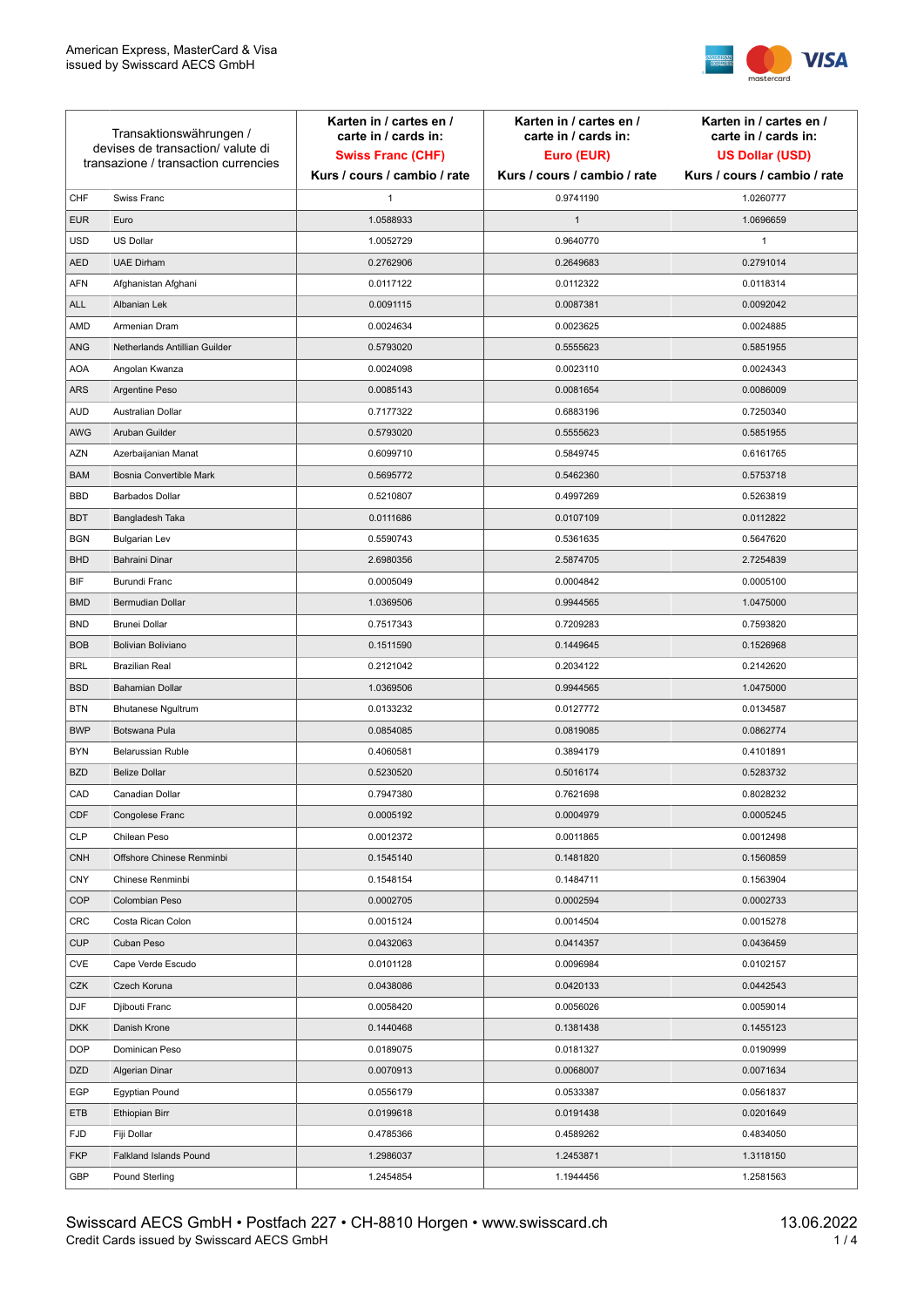

| Transaktionswährungen /<br>devises de transaction/valute di<br>transazione / transaction currencies |                        | Karten in / cartes en /<br>carte in / cards in: | Karten in / cartes en /<br>carte in / cards in: | Karten in / cartes en /<br>carte in / cards in: |
|-----------------------------------------------------------------------------------------------------|------------------------|-------------------------------------------------|-------------------------------------------------|-------------------------------------------------|
|                                                                                                     |                        | <b>Swiss Franc (CHF)</b>                        | Euro (EUR)                                      | <b>US Dollar (USD)</b>                          |
|                                                                                                     |                        | Kurs / cours / cambio / rate                    | Kurs / cours / cambio / rate                    | Kurs / cours / cambio / rate                    |
| <b>GEL</b>                                                                                          | Georgia Lari           | 0.3574184                                       | 0.3427715                                       | 0.3610546                                       |
| <b>GHS</b>                                                                                          | Ghana Cedi             | 0.1448154                                       | 0.1388809                                       | 0.1462887                                       |
| GIP                                                                                                 | Gibraltar Pound        | 1.2986037                                       | 1.2453871                                       | 1.3118150                                       |
| <b>GMD</b>                                                                                          | Gambia Dalasi          | 0.0212186                                       | 0.0203491                                       | 0.0214345                                       |
| <b>GNF</b>                                                                                          | Guinea Franc           | 0.0001202                                       | 0.0001153                                       | 0.0001214                                       |
| <b>GTQ</b>                                                                                          | Guatemala Quetzal      | 0.1343343                                       | 0.1288293                                       | 0.1357009                                       |
| GYD                                                                                                 | Guyana Dollar          | 0.0049638                                       | 0.0047604                                       | 0.0050143                                       |
| <b>HKD</b>                                                                                          | Hong Kong Dollar       | 0.1280844                                       | 0.1228355                                       | 0.1293875                                       |
| <b>HNL</b>                                                                                          | Honduras Lempira       | 0.0422759                                       | 0.0405434                                       | 0.0427060                                       |
| <b>HRK</b>                                                                                          | Croatian Kuna          | 0.1470328                                       | 0.1410074                                       | 0.1485286                                       |
| <b>HTG</b>                                                                                          | Haiti Gourde           | 0.0089464                                       | 0.0085798                                       | 0.0090374                                       |
| <b>HUF</b>                                                                                          | Forint                 | 0.0027378                                       | 0.0026256                                       | 0.0027657                                       |
| <b>IDR</b>                                                                                          | Indonesia Rupiah       | 0.0000713                                       | 0.0000684                                       | 0.0000720                                       |
| <b>ILS</b>                                                                                          | New Israeli Sheqel     | 0.3028487                                       | 0.2904380                                       | 0.3059297                                       |
| <b>INR</b>                                                                                          | Indian Rupee           | 0.0133054                                       | 0.0127601                                       | 0.0134408                                       |
| <b>IQD</b>                                                                                          | Iraqi Dinar            | 0.0007102                                       | 0.0006811                                       | 0.0007174                                       |
| <b>ISK</b>                                                                                          | <b>Iceland Krona</b>   | 0.0080315                                       | 0.0077024                                       | 0.0081132                                       |
| <b>JMD</b>                                                                                          | Jamaican Dollar        | 0.0067625                                       | 0.0064854                                       | 0.0068313                                       |
| <b>JOD</b>                                                                                          | Jordanian Dinar        | 1.4646042                                       | 1.4045850                                       | 1.4795043                                       |
| JPY                                                                                                 | Yen                    | 0.0075378                                       | 0.0072289                                       | 0.0076145                                       |
| <b>KES</b>                                                                                          | Kenyan Shilling        | 0.0088704                                       | 0.0085069                                       | 0.0089606                                       |
| <b>KGS</b>                                                                                          | Kyrgyzstan Som         | 0.0130432                                       | 0.0125087                                       | 0.0131759                                       |
| <b>KHR</b>                                                                                          | Cambodia Riel          | 0.0002556                                       | 0.0002451                                       | 0.0002582                                       |
| <b>KMF</b>                                                                                          | Comoro Franc           | 0.0022182                                       | 0.0021273                                       | 0.0022408                                       |
| <b>KRW</b>                                                                                          | Korean Republic Won    | 0.0008222                                       | 0.0007885                                       | 0.0008306                                       |
| <b>KWD</b>                                                                                          | Kuwaiti Dinar          | 3.3115017                                       | 3.1757969                                       | 3.3451911                                       |
| <b>KYD</b>                                                                                          | Cayman Islands Dollar  | 1.2443413                                       | 1.1933484                                       | 1.2570006                                       |
| KZT                                                                                                 | Kazakhstan Tenge       | 0.0023795                                       | 0.0022820                                       | 0.0024037                                       |
| LAK                                                                                                 | Lao Republic Kip       | 0.0000722                                       | 0.0000692                                       | 0.0000729                                       |
| LBP                                                                                                 | Lebanese Pound         | 0.0000420                                       | 0.0000403                                       | 0.0000424                                       |
| <b>LKR</b>                                                                                          | Sri Lanka Rupee        | 0.0028842                                       | 0.0027660                                       | 0.0029135                                       |
| <b>LRD</b>                                                                                          | Liberian Dollar        | 0.0068220                                       | 0.0065424                                       | 0.0068914                                       |
| <b>LSL</b>                                                                                          | Lesotho Lothi          | 0.0656633                                       | 0.0629724                                       | 0.0663313                                       |
| <b>LYD</b>                                                                                          | Libyan Dinar           | 0.2172780                                       | 0.2083740                                       | 0.2194885                                       |
| <b>MAD</b>                                                                                          | Moroccan Dirham        | 0.1024555                                       | 0.0982569                                       | 0.1034978                                       |
| MDL                                                                                                 | Moldovan Leu           | 0.0545954                                       | 0.0523581                                       | 0.0551508                                       |
| <b>MGA</b>                                                                                          | Malagasy Ariary        | 0.0002562                                       | 0.0002457                                       | 0.0002588                                       |
| <b>MKD</b>                                                                                          | Macedonia Denar        | 0.0180561                                       | 0.0173162                                       | 0.0182398                                       |
| <b>MMK</b>                                                                                          | Myanmar Kyat           | 0.0005605                                       | 0.0005375                                       | 0.0005662                                       |
| MNT                                                                                                 | Mongolia Tugrik        | 0.0003316                                       | 0.0003180                                       | 0.0003350                                       |
| <b>MOP</b>                                                                                          | Macao Pataca           | 0.1283196                                       | 0.1230611                                       | 0.1296251                                       |
| <b>MRU</b>                                                                                          | Mauritanian Ouguiya    | 0.0284104                                       | 0.0272461                                       | 0.0286994                                       |
| <b>MUR</b>                                                                                          | <b>Mauritius Rupee</b> | 0.0235809                                       | 0.0226146                                       | 0.0238208                                       |
| <b>MVR</b>                                                                                          | Maldives Rufiyaa       | 0.0671604                                       | 0.0644082                                       | 0.0678437                                       |
| <b>MWK</b>                                                                                          | Malawi Kwacha          | 0.0010187                                       | 0.0009770                                       | 0.0010291                                       |
| <b>MXN</b>                                                                                          | Mexican Peso           | 0.0528760                                       | 0.0507091                                       | 0.0534139                                       |
| <b>MYR</b>                                                                                          | Malaysian Ringgit      | 0.2358790                                       | 0.2262127                                       | 0.2382787                                       |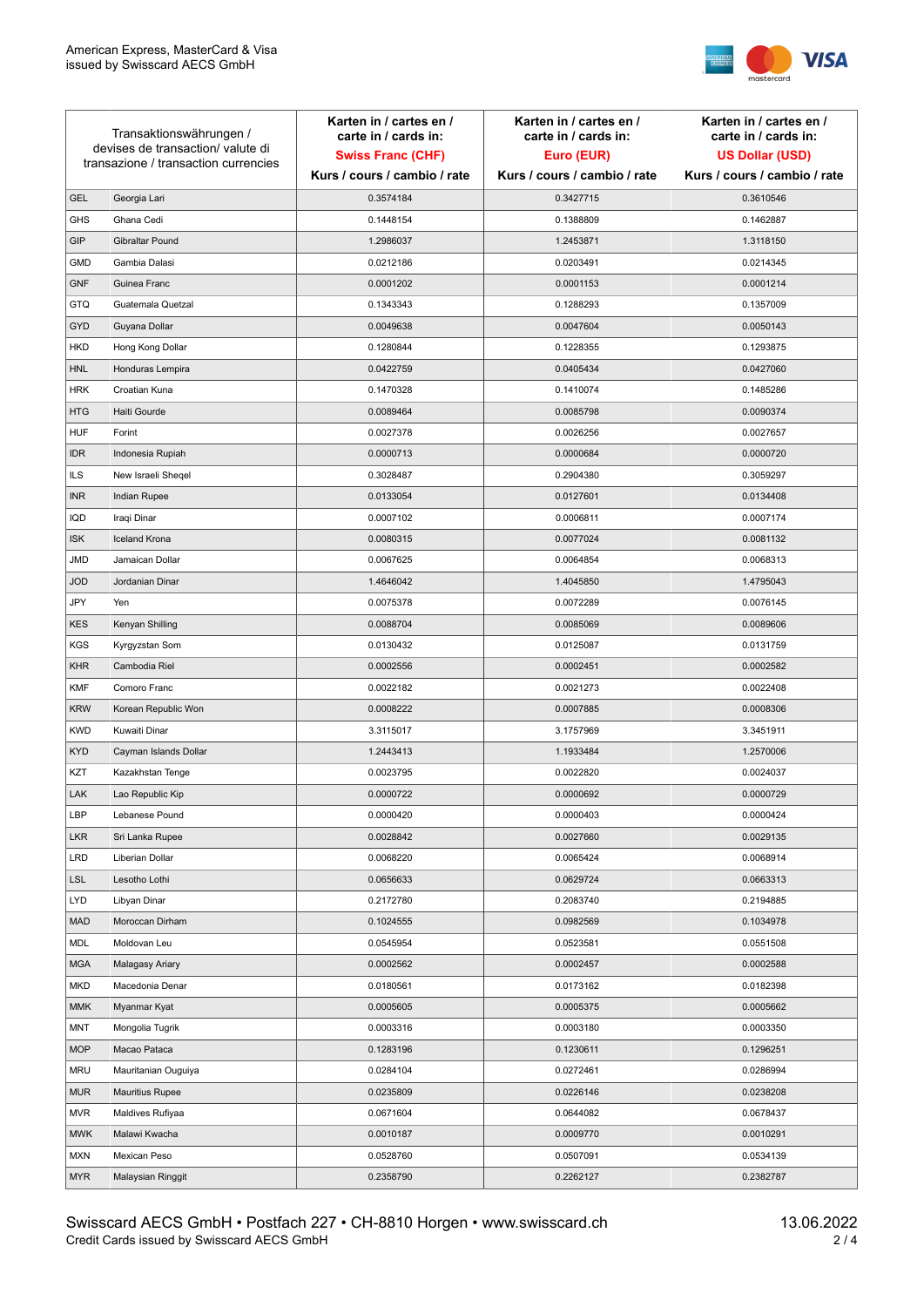

| Transaktionswährungen /<br>devises de transaction/valute di<br>transazione / transaction currencies |                             | Karten in / cartes en /<br>carte in / cards in:<br><b>Swiss Franc (CHF)</b> | Karten in / cartes en /<br>carte in / cards in:<br>Euro (EUR) | Karten in / cartes en /<br>carte in / cards in:<br><b>US Dollar (USD)</b> |
|-----------------------------------------------------------------------------------------------------|-----------------------------|-----------------------------------------------------------------------------|---------------------------------------------------------------|---------------------------------------------------------------------------|
|                                                                                                     |                             | Kurs / cours / cambio / rate                                                | Kurs / cours / cambio / rate                                  | Kurs / cours / cambio / rate                                              |
| <b>MZN</b>                                                                                          | Mozambique Metical          | 0.0162030                                                                   | 0.0155390                                                     | 0.0163678                                                                 |
| <b>NAD</b>                                                                                          | Namibia Dollar              | 0.0656865                                                                   | 0.0629947                                                     | 0.0663548                                                                 |
| <b>NGN</b>                                                                                          | Nigeria Naira               | 0.0024689                                                                   | 0.0023677                                                     | 0.0024940                                                                 |
| <b>NIO</b>                                                                                          | Nicaragua Cordoba Oro       | 0.0290957                                                                   | 0.0279034                                                     | 0.0293917                                                                 |
| <b>NOK</b>                                                                                          | Norwegian Krone             | 0.1053106                                                                   | 0.1009950                                                     | 0.1063820                                                                 |
| <b>NPR</b>                                                                                          | Nepalese Rupee              | 0.0083159                                                                   | 0.0079751                                                     | 0.0084005                                                                 |
| <b>NZD</b>                                                                                          | New Zealand Dollar          | 0.6470828                                                                   | 0.6205654                                                     | 0.6536659                                                                 |
| <b>OMR</b>                                                                                          | Oman Rial                   | 2.6374434                                                                   | 2.5293614                                                     | 2.6642753                                                                 |
| PAB                                                                                                 | Panamanian Balboa           | 1.0369506                                                                   | 0.9944565                                                     | 1.0475000                                                                 |
| <b>PEN</b>                                                                                          | Peru Sol                    | 0.2773142                                                                   | 0.2659499                                                     | 0.2801354                                                                 |
| <b>PGK</b>                                                                                          | Papua New Guinea Kina       | 0.2944940                                                                   | 0.2824257                                                     | 0.2974900                                                                 |
| PHP                                                                                                 | Philippine Peso             | 0.0196121                                                                   | 0.0188084                                                     | 0.0198116                                                                 |
| <b>PKR</b>                                                                                          | Pakistan Rupee              | 0.0051334                                                                   | 0.0049230                                                     | 0.0051856                                                                 |
| <b>PLN</b>                                                                                          | Zloty                       | 0.2352938                                                                   | 0.2256515                                                     | 0.2376876                                                                 |
| <b>PYG</b>                                                                                          | Paraguay Guarani            | 0.0001515                                                                   | 0.0001453                                                     | 0.0001530                                                                 |
| QAR                                                                                                 | Qatari Rial                 | 0.2787575                                                                   | 0.2673341                                                     | 0.2815934                                                                 |
| <b>RON</b>                                                                                          | Leu                         | 0.2237141                                                                   | 0.2145463                                                     | 0.2259900                                                                 |
| <b>RSD</b>                                                                                          | Serbian Dinar               | 0.0093146                                                                   | 0.0089329                                                     | 0.0094094                                                                 |
| <b>RUB</b>                                                                                          | Russian Ruble               | 0.0180236                                                                   | 0.0172850                                                     | 0.0182070                                                                 |
| <b>RWF</b>                                                                                          | Rwanda Franc                | 0.0010170                                                                   | 0.0009753                                                     | 0.0010273                                                                 |
| SAR                                                                                                 | Saudi Riyal                 | 0.2705445                                                                   | 0.2594576                                                     | 0.2732969                                                                 |
| SBD                                                                                                 | Solomon Islands Dollar      | 0.1328334                                                                   | 0.1273899                                                     | 0.1341848                                                                 |
| <b>SCR</b>                                                                                          | Seychelles Rupee            | 0.0748733                                                                   | 0.0718050                                                     | 0.0756350                                                                 |
| <b>SDG</b>                                                                                          | Sudanese Pound              | 0.0023281                                                                   | 0.0022327                                                     | 0.0023518                                                                 |
| <b>SEK</b>                                                                                          | Swedish Krona               | 0.1018321                                                                   | 0.0976590                                                     | 0.1028681                                                                 |
| SGD                                                                                                 | Singapore Dollar            | 0.7287697                                                                   | 0.6989048                                                     | 0.7361838                                                                 |
| <b>SHP</b>                                                                                          | St Helena Pound             | 1.2986037                                                                   | 1.2453871                                                     | 1.3118150                                                                 |
| <b>SLL</b>                                                                                          | Sierra Leone Leone          | 0.0000788                                                                   | 0.0000756                                                     | 0.0000796                                                                 |
| SOS                                                                                                 | Somali shilling             | 0.0017954                                                                   | 0.0017218                                                     | 0.0018137                                                                 |
| SRD                                                                                                 | Suriname Dollar             | 0.0476504                                                                   | 0.0456977                                                     | 0.0481352                                                                 |
| SSD                                                                                                 | South Sudanese Pound        | 0.0021542                                                                   | 0.0020659                                                     | 0.0021761                                                                 |
| <b>STN</b>                                                                                          | Sao Tome and Principe Dobra | 0.0441545                                                                   | 0.0423451                                                     | 0.0446037                                                                 |
| <b>SVC</b>                                                                                          | El Salvador Colon           | 0.1185086                                                                   | 0.1136521                                                     | 0.1197142                                                                 |
| SZL                                                                                                 | Swaziland Lilangeni         | 0.0656865                                                                   | 0.0629947                                                     | 0.0663548                                                                 |
| THB                                                                                                 | Baht                        | 0.0294073                                                                   | 0.0282022                                                     | 0.0297065                                                                 |
| TJS                                                                                                 | Tajikistan Somoni           | 0.0925931                                                                   | 0.0887986                                                     | 0.0935351                                                                 |
| <b>TMT</b>                                                                                          | Turkmenistan Manat          | 0.2971114                                                                   | 0.2849358                                                     | 0.3001341                                                                 |
| <b>TND</b>                                                                                          | <b>Tunisian Dinar</b>       | 0.3450751                                                                   | 0.3309340                                                     | 0.3485857                                                                 |
| <b>TOP</b>                                                                                          | Tonga Pa'anga               | 0.4586433                                                                   | 0.4398482                                                     | 0.4633093                                                                 |
| <b>TRY</b>                                                                                          | Turkish Lira                | 0.0601185                                                                   | 0.0576549                                                     | 0.0607301                                                                 |
| TTD                                                                                                 | Trinidad & Tobago Dollar    | 0.1532171                                                                   | 0.1469383                                                     | 0.1547758                                                                 |
| <b>TWD</b>                                                                                          | New Taiwan Dollar           | 0.0350292                                                                   | 0.0335937                                                     | 0.0353856                                                                 |
| <b>TZS</b>                                                                                          | Tanzanian Shilling          | 0.0004456                                                                   | 0.0004273                                                     | 0.0004501                                                                 |
| <b>UAH</b>                                                                                          | Ukraine Hryvnia             | 0.0354454                                                                   | 0.0339929                                                     | 0.0358060                                                                 |
| <b>UGX</b>                                                                                          | Uganda Shilling             | 0.0002811                                                                   | 0.0002696                                                     | 0.0002840                                                                 |
| <b>UYU</b>                                                                                          | Peso Uruguayo               | 0.0262933                                                                   | 0.0252158                                                     | 0.0265608                                                                 |
| UZS                                                                                                 | Uzbekistan Sum              | 0.0000942                                                                   | 0.0000903                                                     | 0.0000952                                                                 |